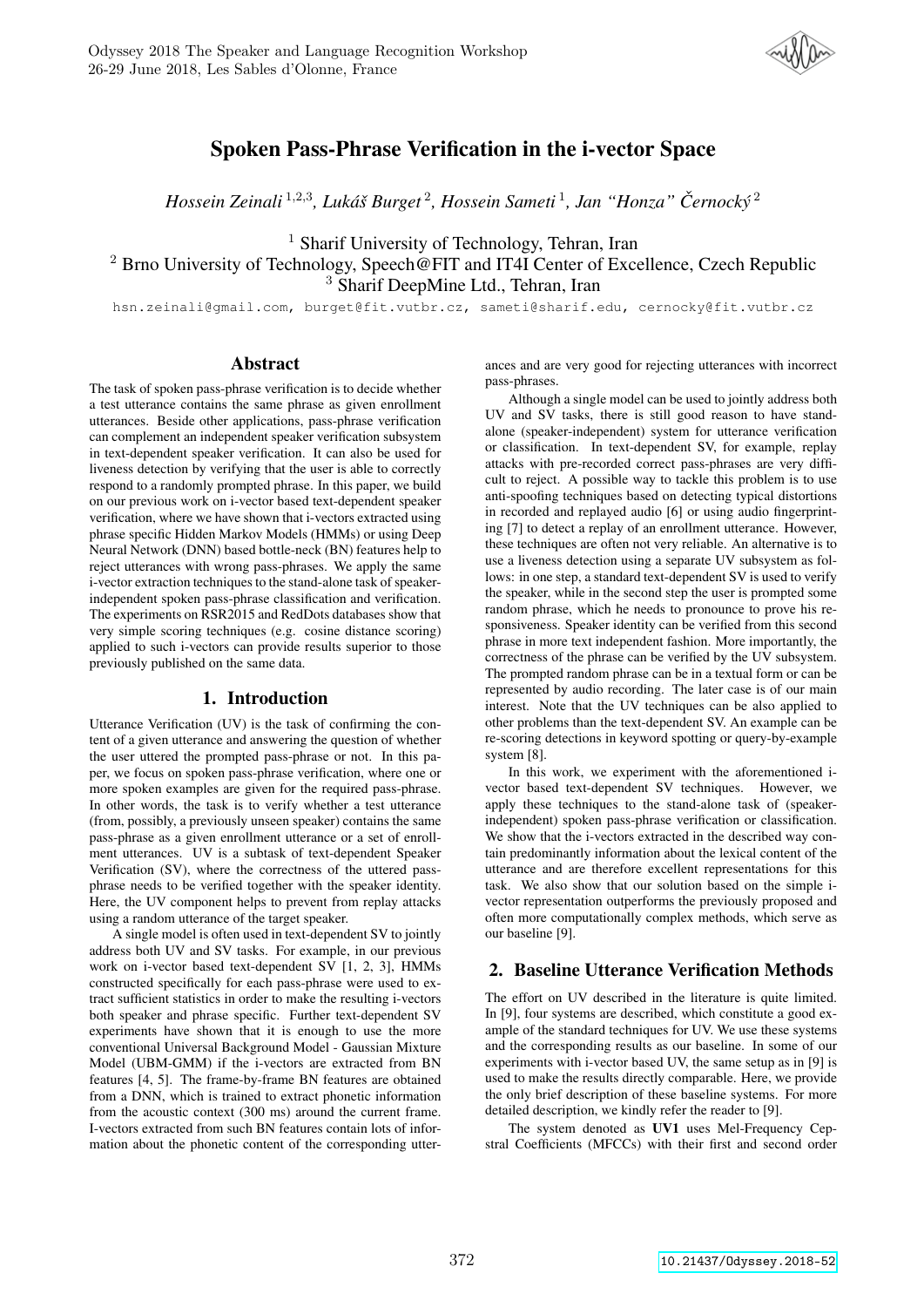derivatives and a GMM-UBM with 512 Gaussian components trained on TIMIT data. The utterance models are adapted from the GMM-UBM using the standard relevance maximuma-posteriori (MAP) adaptation [10] and the log-likelihood ratio between the utterance and the UBM serves as the UV score. Note that this technique only models the distribution of acoustic features in the training utterances, but does not try to model the temporal structure of the uttered phrases.

The system denoted as UV2 uses 5-state HMM with the left-to-right topology to model the temporal structure of utterances. Each state is modeled using a GMM, which is MAP adapted in a similar manner and from the same GMM-UBM as in the case of the system UV1. Viterbi alignment of frames to HMM states is used to train phrase specific models on training utterances and to evaluate the log-likelihood ratio score for the test utterances.

The UV3 system uses perhaps the most conventional approach to spoken utterance verification: dynamic time warping (DTW) [11] is used to frame-align utterances and to calculate the distances between the utterances. Euclidean distance between MFCC feature vectors is used as the frame-to-frame distortion. Note that the DTW based UV could be further improved by using more sophisticated frame-to-frame distortions [12] or by calibrating the resulting DTW scores to make them proper UV log-likelihood ratios [13]. These improvements are, however, not considered in this work.

UV4 makes use of a DNN based automatic speech recognition (ASR) system trained on TIMIT data using Kaldi [14] toolkit. Each test utterance is forced-aligned to the known reference transcript of a given pass-phrase and the acoustic score (pseudo log likelihood) for this alignment is used as the UV score. Note that this system performs UV using the pass-phrase given as text, unlike the other methods described in this paper, which rely on spoken pass-phrase.

## 3. i-vector Based Utterance Verification

In this work, we use i-vectors as fixed length low-dimensional representations of speech utterances. First, i-vectors were proposed for the task of text-independent speaker recognition [15], but soon became popular for other tasks of utterance level classification or verification such as language, gender, signature, age or emotion recognition [16, 17, 18, 19]. In the probabilistic model for i-vector extraction, a low-dimensional latent variable is used to representing utterance specific GMM. I-vector is the MAP point estimated of the latent variable adapting the corresponding GMM to a given speech utterance. For more details on the i-vector model, we kindly refer the reader to other sources [15, 5]. Here, we only recall that the i-vector can be inferred from sufficient statistics, which are collected from the speech utterance. To collect the sufficient statistics, we need an alignment of speech frames to i-vector model Gaussian components. This alignment is traditionally obtained using an underlying UBM-GMM.

#### 3.1. HMM based frame alignment methods

In our previous works on text-dependent SV [1, 2] and also textprompted SV [3], i-vectors were extracted using HMM based alignment. For this purpose, phoneme recognizer is first trained, where mono-phone 3-state HMMs are used with state distributions modeled using GMMs. Given the known transcriptions of enrollment and test utterances, the phrase specific HMMs are constructed from the mono-phone HMMs. The Viterbi algorithm is then used to obtain the alignment of the frames to the HMM states in order to collect the sufficient statistics. Note that, while there is a specific HMM built for each phrase, there is only one set of Gaussian components (Gaussians from all the HMM states of all phone models) corresponding to a single phrase-independent i-vector extraction model. The i-vector extractor is trained and used in the usual way, except that, it benefits from the better alignment of frames to Gaussian components as constrained by the HMM model. More details on this i-vector extraction method can be found in [1, 5].

For text-dependent SV, it was shown [1, 2] that this alignment extraction strategy produces more phrase specific ivectors, which are especially effective for rejecting utterance with wrong pass-phrases. For the same reason, this technique is also suitable for utterance verification task as demonstrated in our experiments. One the drawback of this approach is that we need to know the phrase specific phone sequence for constructing the corresponding HMM.

### 3.2. Bottleneck features

MFCCs were conventionally used as the speech features for ivector extraction. More recently, however, significant improvements were obtained for both text-dependent [4, 5] and textindependent [20, 21, 22] verification task from using BN features or concatenated MFCC+BN features. Note that BN features were previously successfully used also in other areas of speech processing [23, 24, 25].

BN features are frame-by-frame extracted using a bottleneck DNN, which is typically trained for phone classification. Bottleneck DNN is a neural network with a specific topology, where one of the hidden layers has significantly lower dimensionality than the surrounding layers. A bottleneck feature vector is generally understood as a by-product of forwarding a primary input feature vector through the DNN, while reading the output of the bottleneck layer where the relevant information is compressed into a low dimensional vector. In this work, we use more elaborate architecture for BN features called Stacked Bottleneck Features [26]. This architecture is based on a cascade of two such BN DNNs. The BN output of the first network is *stacked* in time, defining context-dependent input features for the second DNN. The input features to the first stage DNN are 36 log Mel-scale filter bank outputs augmented with 3 fundamental frequency features [26] and normalized using conversation-side based mean subtraction. The outputs from the BN layer of the second stage DNN are then taken as the final output features (i.e. the features to train the i-vector model on). With this architecture, each output feature vector is effectively extracted from at least 30 frames (300 ms) of the input features in the context around the current frame. Therefore, each BN feature vector contains important information about the phonetic context around the current frame, which is further propagated to the i-vector extracted from these features. This makes BN feature based i-vectors very phrase specific even when extracted using the conventional UBM-GMM model (i.e. there is no need for the HMM based alignment), which was previously demonstrated in text-dependent SV experiments [4, 5].

#### 3.3. Scoring methods

In our experiments, we consider both the task of close-set passphrase classification and open-set pass-phrase verification. To classify or compare i-vectors, we use only two very simple techniques, namely Linear Gaussian Classifier (LGC) and cosine similarity scoring.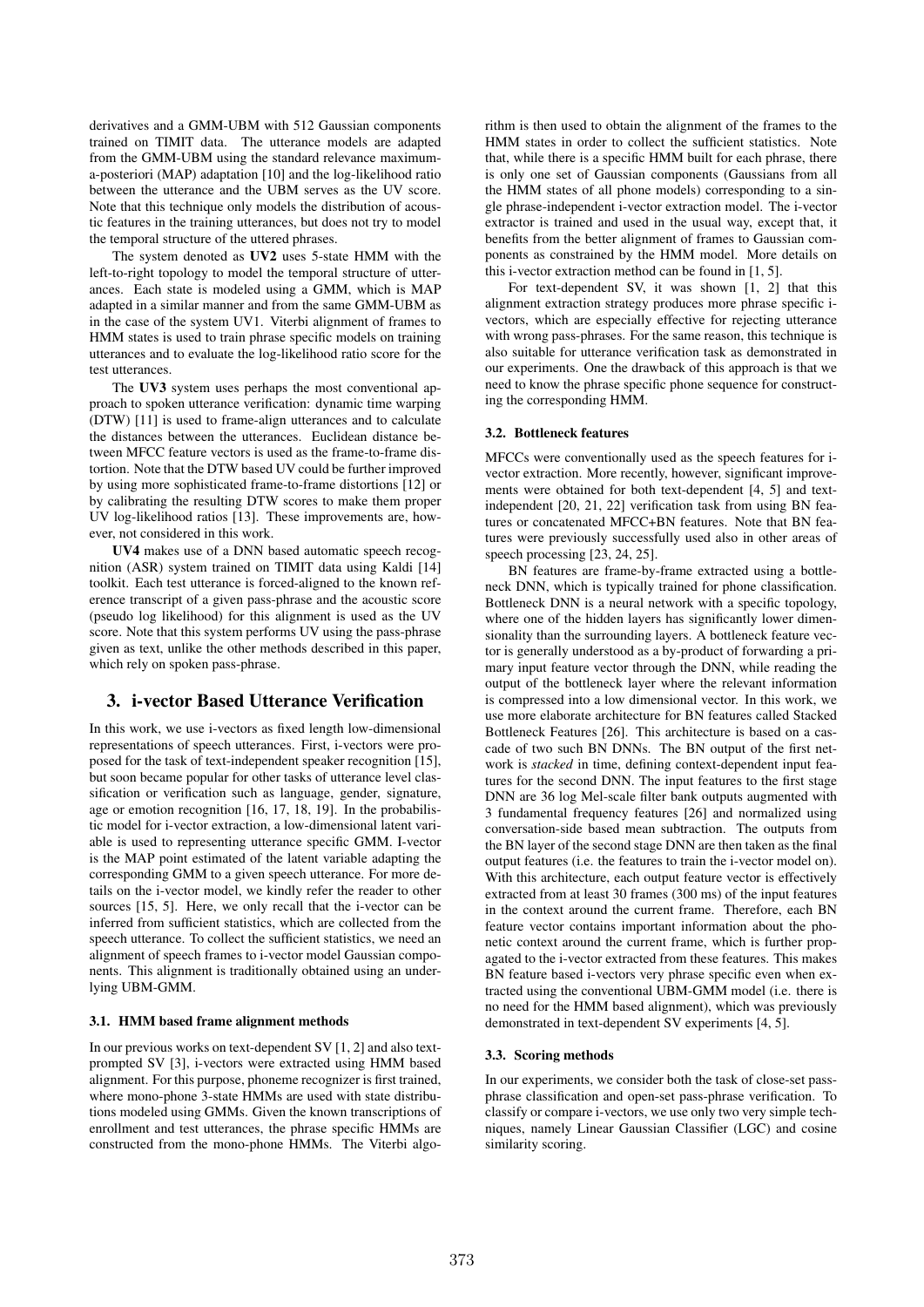### *3.3.1. Linear Gaussian Classifier (LGC)*

For each class (pass-phrase)  $i = 1...K$ , LGC assumes Gaussian distribution of i-vectors  $\mathcal{N}(\mathbf{w}|\boldsymbol{\mu}_i, \boldsymbol{\Sigma})$ . Each class is modeled by its own mean vector  $\mu_i$ . All the classes, however, share the same average within-class covariance matrix  $\Sigma$ , which is typically estimated as

$$
\mu_i = \frac{1}{N_i} \sum_{n=1}^{N_i} \mathbf{w}_i^n \tag{1}
$$

$$
\mathbf{\Sigma} = \frac{1}{N} \sum_{i=1}^{K} \sum_{n=1}^{N_i} (\mathbf{w}_i^n - \boldsymbol{\mu}_i) (\mathbf{w}_i^n - \boldsymbol{\mu}_i)^T, \qquad (2)
$$

where  $N_i$  is the number of training samples (i-vectors) for phrase i and  $\mathbf{w}_i^n$  is the  $n^{\text{th}}$  training sample of phrase i. Once the model is trained on the training (or enrollment) utterances, evaluation data can be classified by simply selecting the class with the highest posterior probability:

$$
P(i|\mathbf{w}) = \frac{\mathcal{N}(\mathbf{w}|\boldsymbol{\mu}_i, \boldsymbol{\Sigma}) P(i)}{\sum_{k=1}^{K} \mathcal{N}(\mathbf{w}|\boldsymbol{\mu}_k, \boldsymbol{\Sigma}) P(k)},
$$
(3)

were we assume equal priors  $P(i)$  for all classes. To be consistent with results from [9], we also report the performance in terms of Equal Error Rate (EER) for LGC, where the posterior probabilities serve as the verification score for the corresponding classes. In this case, however, we cannot talk about open-set verification as the score from the close-set of  $K$  phrases depends on each other through the normalization in the posterior probability calculation.

#### *3.3.2. Cosine Similarity Scoring*

Cosine similarity scores are also used in our experiments to perform classification and verification of i-vectors. In this case, the enrolled pass-phrase models are obtained as a simple average of training (or enrollment) i-vectors. Note that there is no need to estimate any covariance matrix for this scoring method, which makes it more robust for the cases where only few training examples are available. To perform classification of a test utterance, we can select the class with the highest cosine similarity score. For the detection task (i.e. to evaluated EER), we simply use the cosine similarity score as the verification scores. Note that in this case, verification scores for individual pass-phrases are completely independent of each other and the obtained EER can be correctly interpreted as open-set pass-phrase verification performance.

Again, to be consistent with results from [9], we alternatively normalize the cosine similarity scores using the so-called Max-Norm method. In this case, for each test utterance, the maximum of cosine scores over all other the  $K - 1$  phrases is subtracted from the original cosine scores. The same normalization is also used for some of the results from [9], which are also presented for comparison in Table 2. Although the normalization (seemingly) improves the classification and verification results, we no more deal with the open-set verification problem just like in the case of LGC.

#### *3.3.3. Motivation for simple classifiers*

We have used t-SNE [27] to reduce 400-dimensional i-vectors extracted using UBM-GMM from MFCC+BN features into 2 dimensional space. The i-vectors were taken from all male speakers from the RSR2015 test set. Figure 1 shows the plot of



Figure 1: Male i-vectors from the RSR2015 database reduced to 2-dimensional space using t-SNE. There are 30 well separated clusters corresponding to different phrases.

the resulting vectors for 30 phrases of the RSR2015 database. Each point in the plot corresponds to one i-vector and is colored according to the phrase label. One can see that i-vectors from different phrases form nicely separated clusters in the t-SNE space. Moreover, all classes have roughly Gaussian distribution with the same within-class covariance matrix. Although, in general, t-SNE provides nonlinear transformation of the original space, the nicely separated clusters and simple distributions make us believe that pass-phrase verification should be an easy task in this i-vector space and simple scoring technique should be sufficient.

## 4. Experimental setup

We report results on Part1 of the RSR2015 database [28] as well as Part1 of the RedDots database [29]. RSR2015 comprises recordings from 30 different phrases. The same phrases appear in three disjoint subsets of speakers *background*, *development* and *evaluation set*. Each speakers repeats each phrase 9 times. The male utterances from the *background set* (50 speakers) are used for training the classifiers. The results are reported on male part of the *evaluation set* (57 speakers). The *development set* is not used in our experiments.

Part1 of RedDots contains 49 male speakers, each pronouncing several times 10 common pass-phrases. For the results reported in Table 2, the evaluation setup defined at UEF university was adopted to make our results directly comparable with those previously reported in [9]. In this setup, all utterances from 9 different speakers are used to train the 10 passphrase models (In total, 1485 utterances are used for training, roughly 148 utterances per pass-phrase) and 30 other speakers are selected for the evaluation set. Note that 10 out of the 49 male speaker were not used at all in our experiments. For the results reported in Table 3 analyzing the performance for reduced amount of training data, several subsets of the 9 training speakers are used and evaluation set remains unchanged.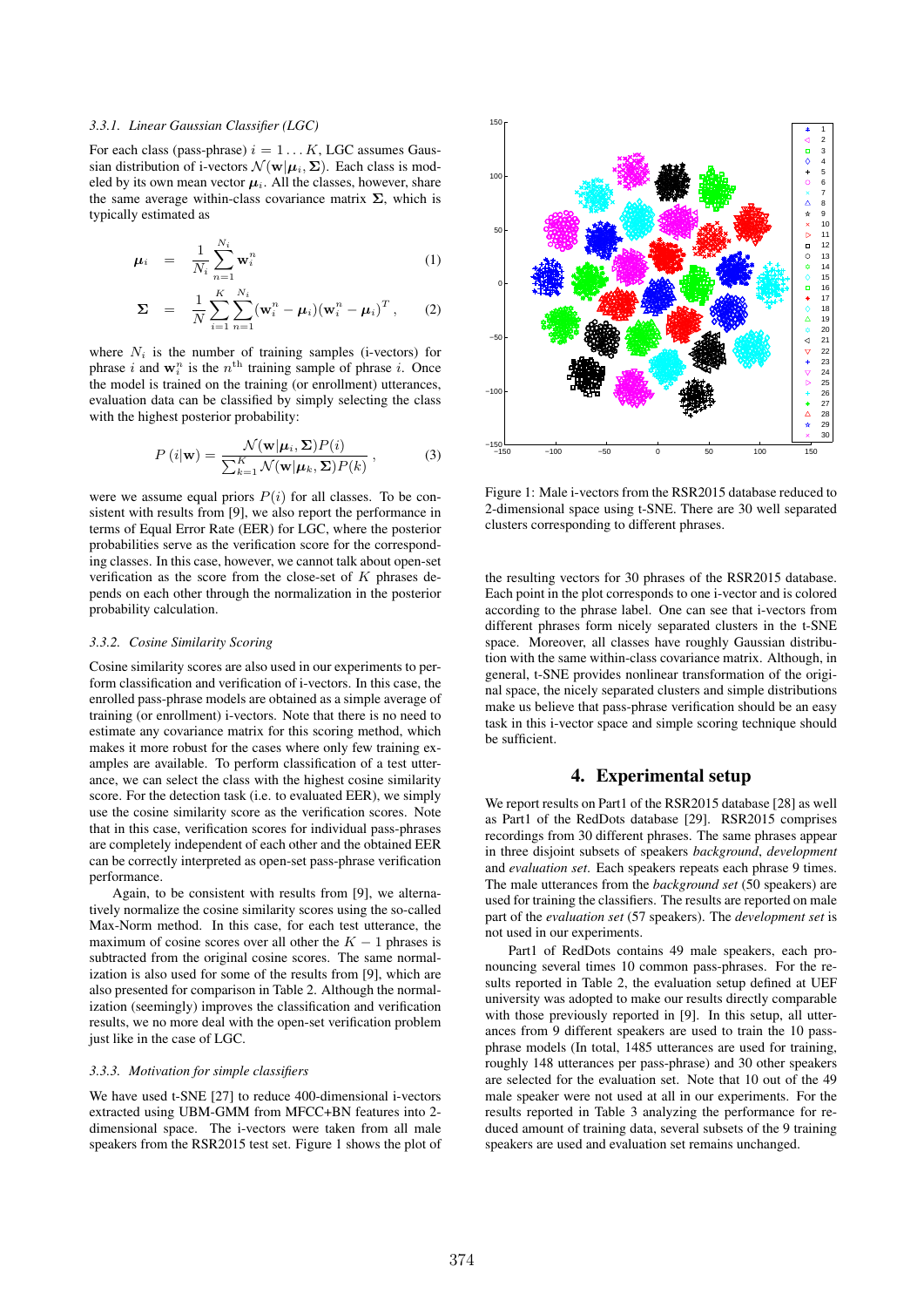Table 1: Performance of the i-vector based methods on RSR2015 .

|                 | Classification<br>Error $\lceil \% \rceil$ | EER<br>[%] |
|-----------------|--------------------------------------------|------------|
| LGC             | 0.0                                        | 0.000      |
| Cosine          | 0.0                                        | 0.007      |
| Cosine Max-Norm | 0.0                                        | 0.000      |

A UBM-GMM with 1024 components, alignment HMMs with 3 states and 8 components in each state and a 600 dimensional i-vector extractor are trained using LibriSpeech database [30] and the *background set* of RSR database. BN feature extractor was also trained on LibriSpeech [5].

In order to evaluate EERs, the verification scores for the individual pass-phrases are simply polled. We understand that it is questionable to use such pooled EER in the case of closeset problem, where the verification scores are normalized using the scores from the competing hypothesis (i.e. our results with LGC and Cosine Max-Norm). Nevertheless, we also include such results in order to allow for comparison with the baselines from [9]. For the RSR2015 database, each evaluation utterance forms one target trial and 29 non-target trials corresponding to the remaining pass-phrases. Similarly, one target and 9 nontarget trials are formed for each evaluation utterance from Red-Dots.

## 5. Results

## 5.1. RSR2015 Results

First, we report results on male utterances from RSR2015 *evaluation set*. This is an example of a scenario where plenty of training examples are available for each of 30 pass-phrases  $(50 \times 9 = 450$  training utterances per phrase). Further, we deal here with the ideal condition, where UBM and i-vector extractor are trained on training data of the same phrases. This leads to nearly faultless recognition performance for any of the scoring technique as presented in Table 1. In this case, we have chosen i-vectors extracted using UBM-GMM from MFCC+BN features, which was the configuration previously providing excellent performance in text-dependent SV task [4, 5].

### 5.2. RedDots Results

Table 2 shows results for more challenging RedDots database. The phrase models are still trained on relatively many examples. As mentioned in section 4 there are about 148 examples from 9 different speakers for each pass-phrase. But the data are recorded under more challenging conditions and the UBM and i-vector extractor are trained on data of mismatched phrases. Note also that, in the case of LGC, within-class covariance matrix (i.e. Eq. (2)) was estimated on RSR2015 on data of different phrases (i.e. in a phrase independent fashion). Only the class means were estimated on RedDots data.

The first section of Table 2 shows results obtained with the baseline systems, which were described in Section 2. These results are borrowed from Table 5 of [9] and are directly comparable with our result from the second section of Table 2. The results show that the proposed i-vectors (again UBM-GMM and BN features are used) easily outperform even the fusion of the previously published baseline methods from [9]. We have man-

Table 2: Comparison of the i-vector bases methods with the baseline methods from [9] on RedDots data.

| Method           | EER $\lceil\% \rceil$ | EER $\lceil \% \rceil$ | No-Norm Max-Norm Classification<br>Error $\lceil \% \rceil$ |
|------------------|-----------------------|------------------------|-------------------------------------------------------------|
| UV <sub>1</sub>  | 9.31                  | 2.08                   |                                                             |
| UV2              | 5.54                  | 1.11                   |                                                             |
| UV3              | 24.81                 | 7.80                   |                                                             |
| UV4              | 16.60                 | 4.56                   |                                                             |
| Fused $(UV1UV4)$ | 6.13                  | 1.43                   |                                                             |
| <b>LGC</b>       | 0.11                  |                        | 0.25                                                        |
| Cosine           | 0.61                  | 0.10                   | 0.25                                                        |

Table 3: Comparison of features, alignment methods and different amount of training examples on RedDots. Three training i-vectors are used per speaker. The results are EERs [%]

|                    |                                     | Number of Speakers                                                                 |   |                     |   |   |
|--------------------|-------------------------------------|------------------------------------------------------------------------------------|---|---------------------|---|---|
| Method             | Feature/Align                       | 1                                                                                  | 2 | 3                   | 5 | 9 |
| LGC.               | MFCC/GMM<br>MFCC/HMM<br>MFCC+BN/GMM | 61.01 7.78 3.70 2.71 1.45<br>9.60<br>39.11 1.10 0.21 0.15 0.14                     |   | 1.55 1.16 1.15 0.85 |   |   |
| Cosine             | MFCC/GMM<br>MFCC/HMM<br>MFCC+BN/GMM | 24.54 16.7 12.9 10.1 7.17<br>19.19 9.58 7.18 4.87 3.02<br>7.53 2.00 1.35 0.95 0.55 |   |                     |   |   |
| Cosine<br>Max-Norm | MFCC/GMM<br>MFCC/HMM<br>MFCC+BN/GMM | 15.51 8.18 5.67 3.62 2.01<br>9.79 3.51 2.36 1.16 0.50<br>2.52 0.35 0.30 0.20 0.10  |   |                     |   |   |

ually inspected the utterances where the i-vector based systems made an error, and we have observed that those were most severely corrupted utterances (i.e. mispronunciation, only silence, etc). Note also the very good performance of the Cosine similarity with no normalization, which is the result for the true open-set pass-phrase verification task.

From the results in Table 2, we can see that both LGC and Cosine distance perform similarly. This is understandable realizing the close relation between the two scoring methods: LGC with identity within-class covariance matrix applied to length normalized i-vectors<sup>1</sup> would produce class likelihood proportional to Cosine distance. In reality, the within-class covariance matrix will not be far from identity as the i-vector extractor is trained to produce standard normal distributed i-vectors. Moreover, the Max-Norm applied to Cosine distance scores can be seen as an approximation to the softmax normalization embedded in equation 3.

#### 5.3. Features, Alignments and Amount of Training Data

Table 3 compares results obtained with the different proposed i-vector extraction variants: UBM-GMM vs. HMM alignment, MFCC vs. MFCC+BN features. For LGC, within-class covariance matrix was again estimated on RSR20105 data. The results show the degradation of the performance with the decreasing

<sup>&</sup>lt;sup>1</sup>However, note that we do not apply the length normalization in the case of LGC scoring in our experiments.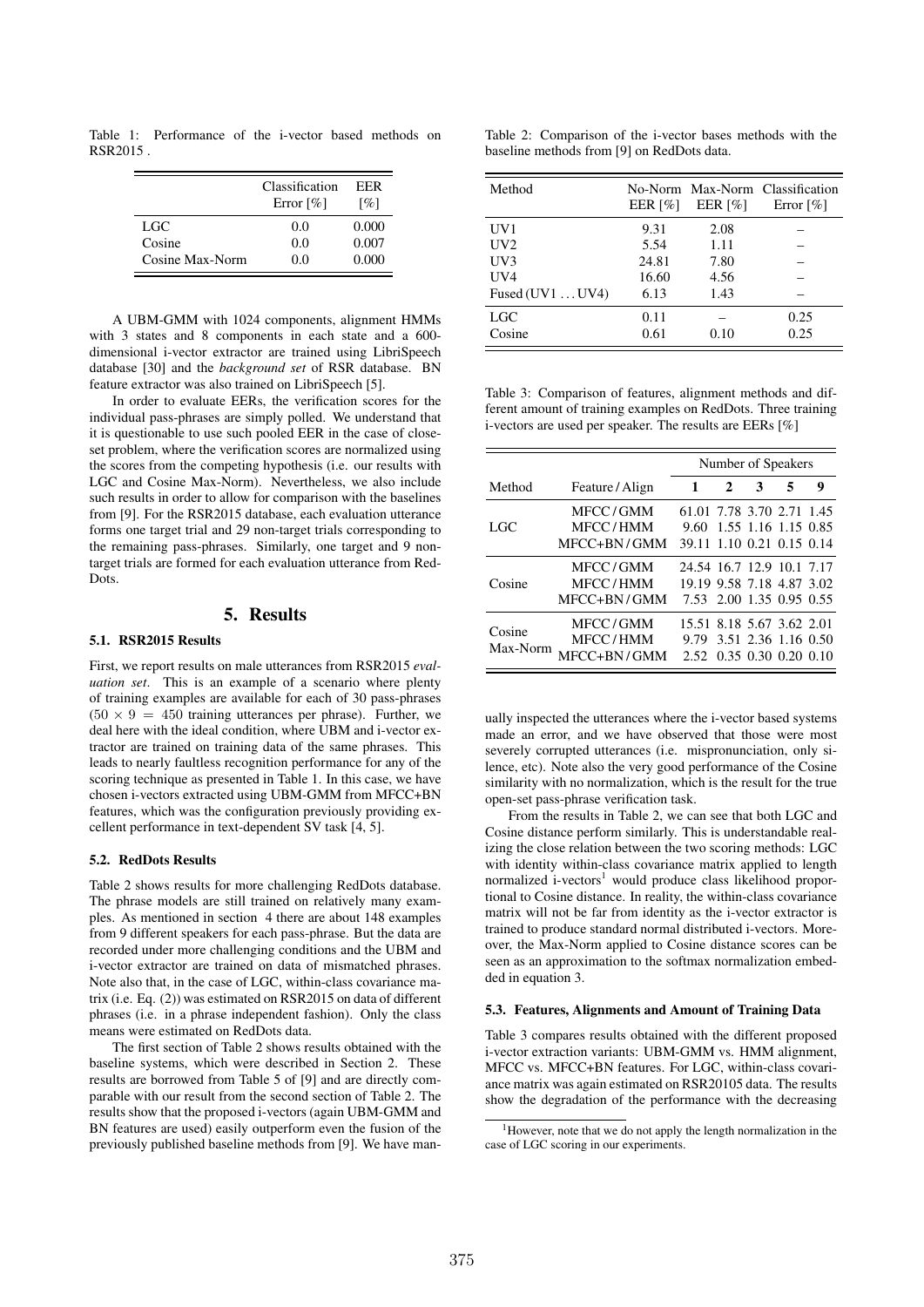number of training examples (and training speakers). Here, we use only three training examples per speakers and the columns of the table correspond to the number of speakers considered for the training. With only MFCC features, HMM alignment performs better than UBM-GMM in almost all cases. This is due to the HMM ability to model the temporal structure of individual phrases, which has been previously shown to be very effective for rejecting the wrong phrase trials [4, 1]. The best performance is achieved with MFCC+BN with UBM-GMM alignment. In this case, the information about the temporal structure of phrases is encoded directly in the BN features, which are extracted from a considerably large context window (i.e. more than 300 ms). This allows us to obtain the superior performance even with the simpler UBM-GMM alignment.

Again, excellent results can be obtained with MFCC+BN features and the simple Cosine similarity scoring without any normalization, considering that this corresponds to open-set verification task. In this case, acceptable performance is achieved just with 3 samples from 5 speakers (still outperforming all the baseline systems from Table 2), which might lead to very useful and practical applications.

The simplicity of the i-vector based scoring methods and the relatively low number of parameters that need to be estimated on the training data of matching pass-phrases makes our approach suitable also for the cases with very limited amount of training examples. As can be seen from the results, acceptable performance can be obtained even with only 2 training speakers.

In the case of only single enrollment speaker, the results for LGC based scoring seems to be quite unstable as compared to Cosine distance (e.g. note the surprisingly high 39.11% EER for MFCC+BN / GMM). Our further analysis revealed that this was due to the insufficient data used for the estimation of the LGC within-class covariance matrix. As mentioned above, the covariance matrix is pre-estimated on the RSR2015 data of mismatched pass-phrases. Estimating the covariance matrix on more (still mismatched) data helped alleviated this problem.

## 6. Conclusions

In this paper, we proposed simple but effective i-vector based spoken pass-phrase verification methods and evaluated them on two standard databases: RSR2015 and RedDots. Experimental results have shown the effectiveness of the methods, which achieved almost zero error rate on both databases and significantly outperformed previously published result.

The main reason for the excellent performance of these methods is the suitability of i-vectors for utterance verification. I-vector extracted from short duration utterance contains predominantly information about the phonetic content of the utterance. Therefore, such i-vectors naturally form phrase specific cluster in the i-vector space without any need for channel compensation and score normalization [1, 4], which are otherwise necessary for tasks like speaker verification.

The advantages of the proposed methods are simplicity, speed, very low overhead and excellent performance. Another interesting property is suitability of these methods for low resource scenarios, which is allowed by their good performance with little amount of training data.

Although the proposed methods have achieved near zero error rate on both databases, we can hardly say that the passphrase verification is a solved problem. Much larger databases with plenty of phrases will be necessary to reliably evaluate the verification methods and also to analyze the possible performance degradations due to the phrase similarity. This is an open topic for future works.

## 7. Acknowledgment

The work was supported by Czech Ministry of Education, Youth and Sports from Project No. CZ.02.2.69/0.0/0.0/16 027/0008371 and the National Programme of Sustainability (NPU II) project "IT4Innovations excellence in science - LQ1602" and also partially supported by Sharif DeepMine Ltd. company in Iran.

### 8. References

- [1] Hossein Zeinali, Hossein Sameti, and Lukas Burget, "HMM-based phrase-independent i-vector extractor for text-dependent speaker verification," *IEEE/ACM Transactions on Audio, Speech, and Language Processing*, vol. 25, no. 7, pp. 1421–1435, 2017.
- [2] Hossein Zeinali, Hossein Sameti, Lukas Burget, Jan Cernocky, Nooshin Maghsoodi, and Pavel Matejka, "ivector/HMM based text-dependent speaker verification system for RedDots challenge," in *InterSpeech*, 2016, pp. 440–444.
- [3] Hossein Zeinali, Elaheh Kalantari, Hossein Sameti, and Hossein Hadian, "Telephony text-prompted speaker verification using i-vector representation," in *Acoustics, Speech and Signal Processing (ICASSP), IEEE International Conference on*, 2015, pp. 4839–4843.
- [4] Hossein Zeinali, Lukas Burget, Hossein Sameti, Ondrej Glembek, and Oldrich Plchot, "Deep neural networks and hidden Markov models in i-vector-based text-dependent speaker verification," in *Odyssey-The Speaker and Language Recognition Workshop*, 2016, pp. 24–30.
- [5] Hossein Zeinali, Hossein Sameti, Lukáš Burget, and Jan Černockỳ, "Text-dependent speaker verification based on i-vectors, deep neural networks and hidden Markov models," *Computer Speech & Language*, vol. 46, pp. 53–71, 2017.
- [6] Tomi Kinnunen, Md Sahidullah, Hector Delgado, Massi- ´ miliano Todisco, Nicholas Evans, Junichi Yamagishi, and Kong Aik Lee, "The asvspoof 2017 challenge: Assessing the limits of replay spoofing attack detection," .
- [7] Zhizheng Wu, Sheng Gao, Eng Siong Cling, and Haizhou Li, "A study on replay attack and anti-spoofing for textdependent speaker verification," in *Asia-Pacific Signal and Information Processing Association, 2014 Annual Summit and Conference (APSIPA)*. IEEE, 2014, pp. 1–5.
- [8] Haisheng Dai, Xiaoyan Zhu, Yupin Luo, and Shiyuan Yang, *An Utterance Verification Algorithm in Keyword Spotting System*, pp. 555–561, Springer Berlin Heidelberg, Berlin, Heidelberg, 2005.
- [9] Tomi Kinnunen, Md Sahidullah, Ivan Kukanov, Hector ´ Delgado, Massimiliano Todisco, Achintya Kumar Sarkar, Nicolai Bæk Thomsen, Ville Hautamaki, Nicholas WD ¨ Evans, and Zheng-Hua Tan, "Utterance verification for text-dependent speaker recognition: A comparative assessment using the reddots corpus," in *InterSpeech*, 2016, pp. 430–434.
- [10] Douglas A Reynolds, Thomas F Quatieri, and Robert B Dunn, "Speaker verification using adapted Gaussian mixture models," *Digital signal processing*, vol. 10, no. 1, pp. 19–41, 2000.